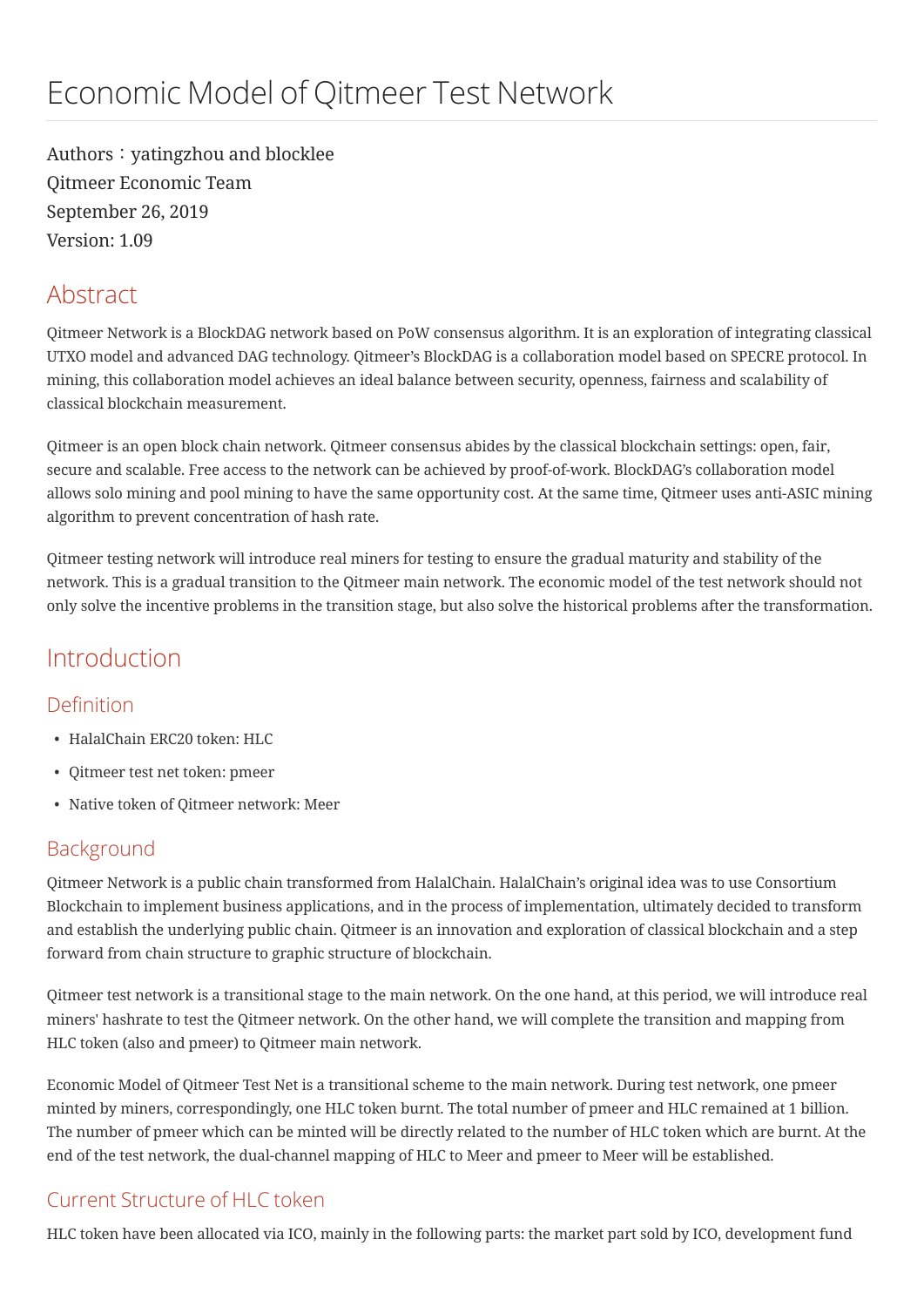and development team award.

- $\bullet~$  the market part: personal assets that have confirmed ownership,assuming  $A$  .
- $\bullet~$  the development fund: public assets of the chain which will be used for ecological development,assuming  $B$  .
- $\bullet~$  the team award: personal assets that haven't allocated,assuming  $C$  .

The exact number of  $A$  ,  $B$  and  $C$  will be announced by HLC foundation,  $A + B + C = 1$  billion.

# Modeling Design

## Goals and Rules

The spirit of the blockchain is full decentralization and community governance. As a public chain, Qitmeer will follow this spirit in the design of its economic model. Therefore, the Qitmeer test network economic model will be a free game model of the community rather than a model dominated by a fund.

The core idea of this model is to attract real miners to test the Qitmeer network, on the other hand, to determine the mapping proportion of the whole Qitmeer network according to the number of HLC token burnt. The final result is obtained by the free game of all parties. The whole process follows the following rules:

- Burning and mining: one HLC token burnt, one pmeer can be minted by miners.
- Constant total number: the total amount of pmeer and HLC remains at 1 billion, pmeer + HLC = 1 billion.
- Exchange freely: pmeer holders and HLC holders can exchange freely on their own initiative.
- Mapping priority: the HLC participating in burning will obtain the priority of mapping, it means giving them priority according to its proportion in the network at the time of allocation.

## Total Number of pmeer

We adhere to the principle of constant total amount, value will not arise out of nothing, nor will it disappear for no reason. The total number of pmeers allowed to be minted will be determined by the number of HLC that would be burnt. It means the real output of pmeer is less than or equal to the number of HLC that have been burnt.

- Assuming that the total number of HLC tokens and pmeers in the market at a certain time is  $X$  hundred million and  $Y$  hundred million, then  $X+Y=10$  .
- Assuming that the number of HLC which would be burnt is  $P$  hundred million, then the maximum number of pmeer is  $P$  hundred million. It means  $Y \leq P$  .

#### Burning of HLC Token

Since the total number of pmeer allowed to be minted will be determined by the number of HLC that have been burnt, a burning pool will be established. Everyone of HLC holders can participate in HLC burning. All HLC tokens transferred into burning pool during the test-net period will be directly eligible for the main network mapping, and will be able to obtain priority options and other preferential rights in mapping.

In order to ensure that all users participating in HLC burning can obtain corresponding rights and interests, each user participating in HLC burning will receive a certificate of burning, which can be used to participate in the main network mapping and obtain other preferential rights and interests.

For the convenience of description, we will replace the HLC token to be burnt with B-HLC.

The burning of HLC token is not only free, but also a process of self-game and multi-party game. The number of HLC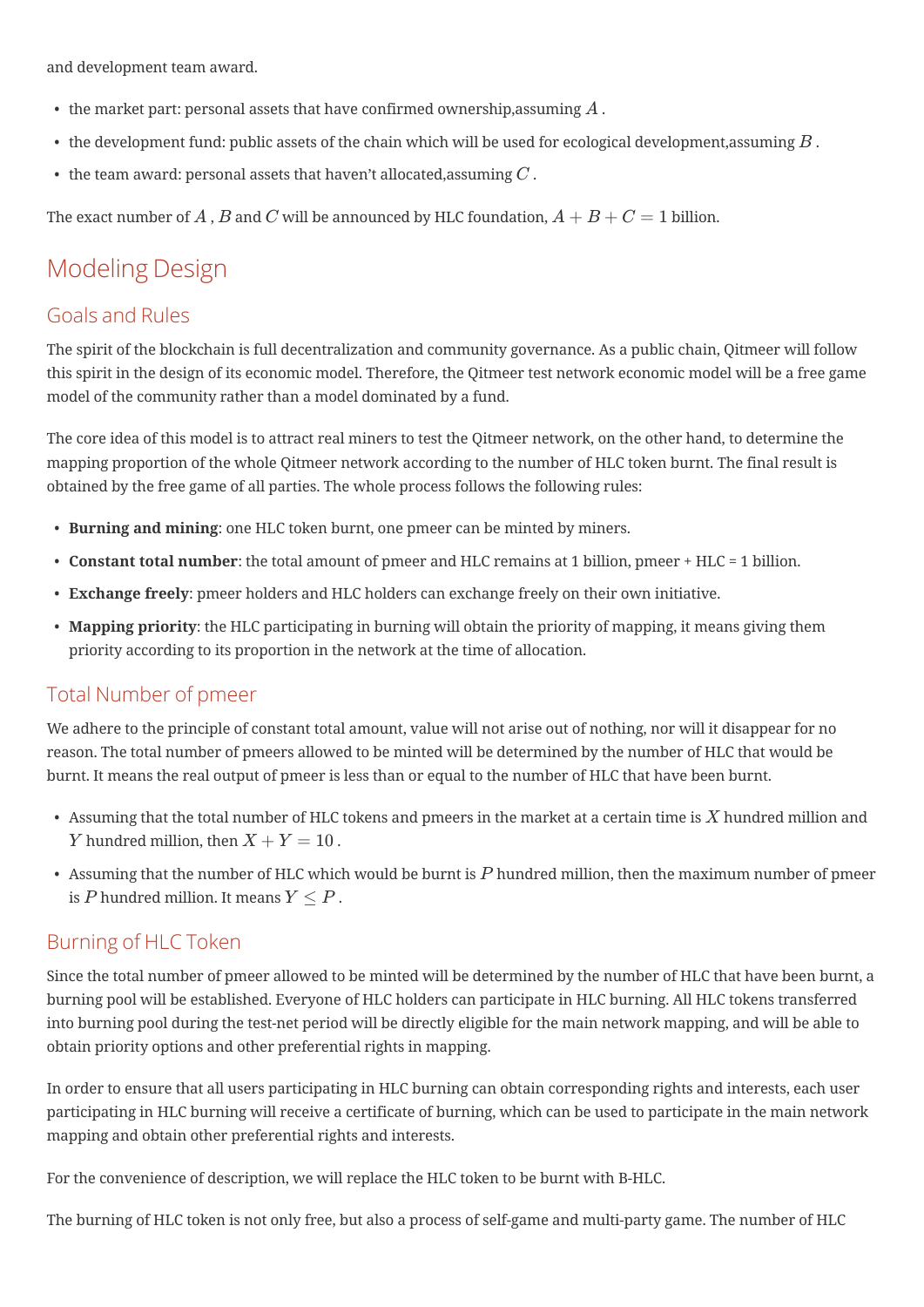tokens that burnt will determine the values of the following three parameters:

- 1. The proportion of the test network in the whole main network
- 2. Mining period of test network
- 3. The Weight Ratio of B-HLC when mapping to main network

If 200 million HLC tokens were burnt,

- 1. The proportion of test network in the whole main network will be 20%.
- 2. The mining period of the testnet will be about 17.8 months (calculated by 120 seconds of block time and block reward 520, i.e. mining period  $T = 200000000 \div 520 \times 120 \div 3600 \div 24 \div 30 = 17.8$  months);
- 3. The weight ratio of B-HLC when mapping to main network will be 20%. The remaining 80% is used for the mapping of HLC token and pmeer holders. The mapping ratio and relationship will be reflected by the game design below.

## The Value Inequality of HLC Token and PMEER

PMEER holders and HLC holders can exchange freely on their own initiative, but for Qitmeer networks, the value of one HLC token and one pmeer is unequal, and this value inequality will be reflected in the different distribution weights of a single token. When mapping to the main network, we will determine their distribution weights according to the ratio of the circulation market value of the two tokens.

In the allocation structure of HLC, we know that the development fund and the rest of the team awards are managed by the HLC Foundation. These two parts (the specific quantity will be given by the Foundation, assuming  $C$  here, and  $C$   $\bf{is}$ a constant) will be locked up, not entering the circulation market, and not participating in burning. That is to say, there will be  $C$  hundred million of HLC tokens locked by the Foundation.

#### Assuming that **the market price of HLC token is**  $u$  **and that of pmeer is**  $v$  , then:

- The circulation market value of HLC is  $u\left(X-C\right)$  .
- The market value of pmeer is  $vY$  .

The total market value of the two is  $\left(u\left(X-C\right)+vY\right)$  , in which HLC accounts for the share of  $u\left( X-C \right)/\left( u\left( X-C \right)+vY \right)$  and pmeer for  $vY/\left( u\left( X-C \right)+vY \right)$  .

Then their distribution weights will be:

- The overall distribution weights of HLC:  $u\left(X-C\right)/\left(u\left(X-C\right)+vY\right)$  .
- The overall distribution weights of pmeer:  $vY/\left(u\left(X-C\right)+vY\right)$  .

The weights corresponding to a single token are:

- Distribution weights of a single HLC  $\alpha_1$  :

$$
\alpha_1 = \frac{u(X-C)}{u(X-C) + vY} \div X = \frac{u(X-C)}{X(u(X-C) + vY)}
$$

• Distribution weights of a single pmeer α2:

$$
\alpha_2 = \frac{vY}{u\left(X - C\right) + vY} \div Y = \frac{v}{u\left(X - C\right) + vY}
$$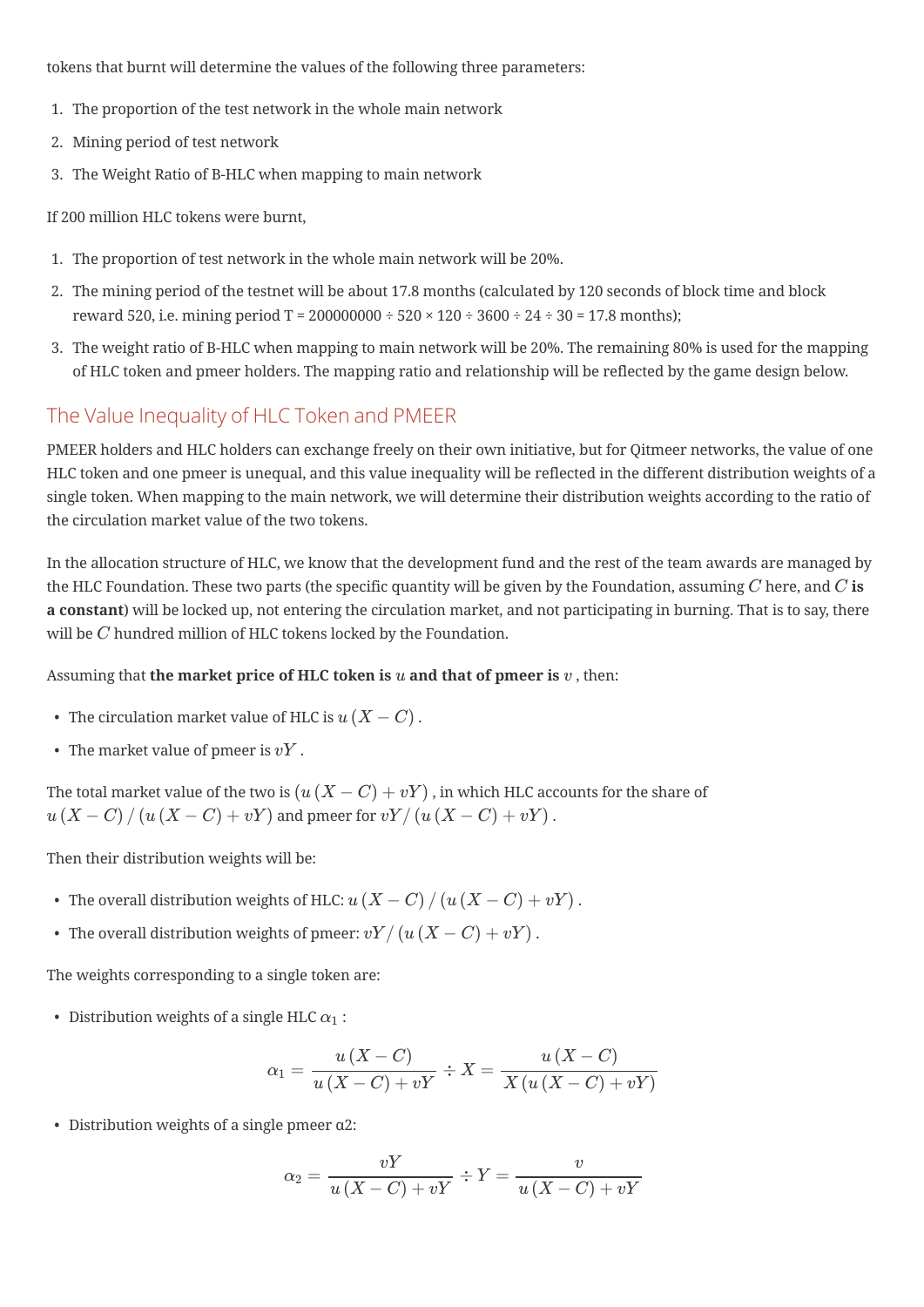We define  $\beta=\alpha_2/\alpha_1$  , then  $\beta$  reflects the value inequality of the two, and intuitively reflects the different mapping weights. The mapping weights of one pmeer is equivalent to β HLC, that is  $1pmeer=\beta HLC$  . Substitute  $\alpha_1$  and  $\alpha_2$  , then simplifying, we will get

$$
\beta = \frac{\alpha_2}{\alpha_1} = \frac{vX}{u(X - C)}
$$

Because the prices of HLC token and pmeer are dynamic, it is inappropriate to use the price of a certain day as the basis of calculation. Therefore, we will count the **daily average of**  $u$  and  $v$  during the test network, and then calculate its average value, which will be used as the basis for calculation. The statistical period is from the beginning of the test network to the end of the test network.

The average daily price  $v_i$  = (daily opening price + daily closing price) / 2, and  $u = (u_1 + u_2 + \cdots + u_i) \, / i$  , and  $v=\left(v_1+v_2+\cdots+v_i\right)/i$  .

#### Mapping Rules

• Determination of the mapping proportion  $(w)$  in the whole Qitmeer network

Assuming that the total number of meers is  $N$  hundred million, and the total number of meers that mapped to HLC, pmeer and B-HLC as a whole is  $N_0$  hundred million. So  $N_0 = w \cdot N$  .

The number of B-HLC determines the quantity of pmeer that can be minted at the expense of liquidity, while HLC and pmeer have the potential to profit in the market. Therefore, the value of  $w$  is mainly determined by the number of the HLC token to be burnt (i.e. B-HLC), i.e. ,

$$
w=\frac{N_0}{N}=\frac{P}{10}
$$

• Determination of mapping ratio  $(f)$ 

Define mapping ratio f: The number of meers obtained when a single token mapping, i.e. 1 token = f meer.

The mapping proportion of HLC, pmeer and B-HLC (HLC to be burnt) in the main network is  $w$  , and the corresponding number of meers is  $N_0$  . The  $P$  hundred million of HLC that burnt will take the priority of  $P/10$  share, and the remaining ( $1 - P/10$  ) share will be shared by HLC and pmeer.

mapping ratio of B-HLC ( $f_P$  ):

$$
f_P = \frac{N_0 \times \frac{P}{10}}{P} = \frac{w \times N \times \frac{P}{10}}{P} = \frac{\frac{P}{10} \times N \times \frac{P}{10}}{P} = \frac{PN}{100}
$$

mapping ratio of HLC ( $f_X$  ) and that of pmeer ( $f_Y$  ):

since 1 pmeer =  $\beta$  HLC, so Y pmeer =  $\beta$  Y HLC. Assuming that the mapping ratio of HLC token is  $f_X$  and that of pmeer is  $f_Y$  , then  $f_Y = \beta f_X$  . Therefore:

$$
f_X = \frac{N_0 \times (1-\frac{P}{10})}{X+\beta Y} \ = \frac{w \times N \times (1-\frac{P}{10})}{X+\beta Y} \ = \frac{\frac{P}{10} \times N \times (1-\frac{P}{10})}{X+\beta Y} \ = \frac{PN\,(10-P)}{100\,(X+\beta Y)}
$$

since  $X = 10 - P$  , so:

$$
f_X = \frac{PN\,(10-P)}{100\,(X+\beta Y)}\,=\,\frac{PN\,(10-P)}{100\,(10-P+\beta Y)}
$$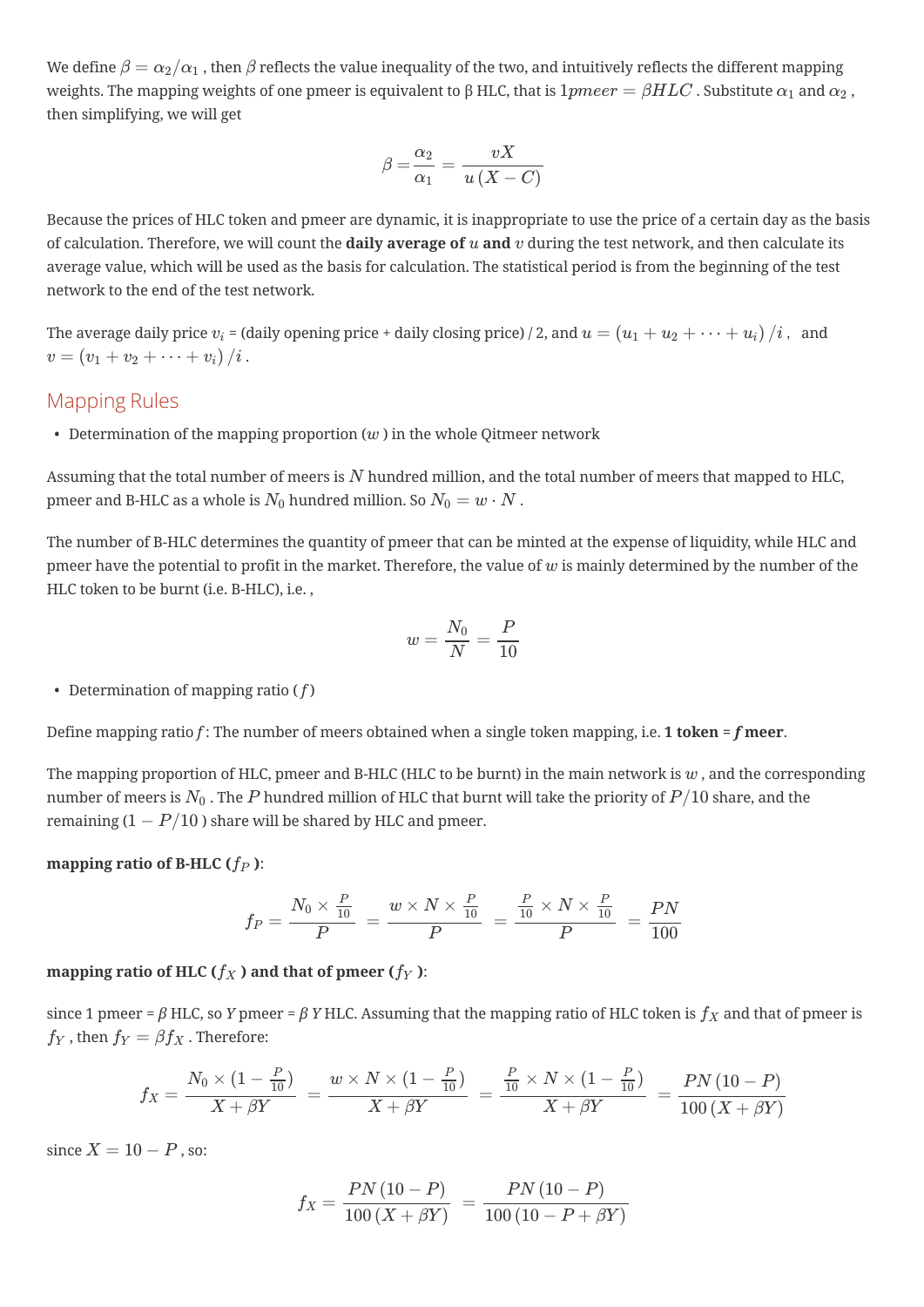In view of the principle of constant total amount, the final value of  $Y$  is based on the maximum output of pmeer, that is  $Y = P$ . Therefore, the final mapping ratio mainly depends on the P value. Namely:

$$
f_X = \frac{PN\,(10-P)}{100\,(10-P+\beta Y)}\ = \frac{PN\,(10-P)}{100\,(10-P+\beta P)}
$$

and

$$
f_Y = \beta f_X = \frac{\beta PN (10 - P)}{100 (10 - P + \beta Y)} = \frac{\beta PN (10 - P)}{100 (10 - P + \beta P)}
$$

#### Parameter Setting

**Block time t:** A block time is the interval time that a new block generate. This will be the result of a comprehensive consideration.

In PoW, this value is statistical, the actual situation is sometimes large and sometimes small, in Bitcoin, the statistical expectation is 10 minutes. The determination of this value needs to take into account the block broadcast delay, which not only ensures the security of transaction confirmation, but also reduces the fork rate. In the current Internet environment, it takes about 10 seconds to broadcast to more than 90% of the nodes. At the same time, the value also guides the direction of difficulty adjustment. When the real block time (the average value of a period of time) is less than t, the difficulty will increase; otherwise, the difficulty will be reduced.

Qitmeer adopts a hybrid consensus that combines SPECTRE and GHOSTDAG in order to achieve fast confirmation and high throughput. Compared with Bitcoin, the block time has been significantly reduced, and the throughput has also been significantly improved. In Qitmeer test network, the block time is tentatively set at 120 seconds.

Block reward  $r$ : A block reward is the rate of growth of the token pool, representing the number of reward tokens a miner can obtain from a single block, and is of central interest.

On the surface, the property of block rewards is that they add to the total token supply. But more importantly, it ensures a long-term economic viability of network, which provides sufficient incentives for user adoption and participation of miners. In a new system, funding of network functions would mainly rely on the block rewards.

The block reward setting during Qitmeer test network is related to the amount of tokens planned to be issued and the duration of the plan. Considering the comprehensive factors such as mining cost and token supply rate, after comprehensive trade-offs, the block reward during Qitmeer test network is set at 520 pmeer per block.

In the case of block rate is 120s of each block, and block reward  $r = 520$  tokens, the total output of tokens in one year will be about 136.656 million. It would be 374.4 thousand in one day.

It is worth mentioning that because Qitmeer's BlockDAG model is a collaboration model, the block reward may no longer be exclusive to a certain miner, and the block reward will be distributed gradiently according to whether or not it is on the main chain.

Difficulty of mining: The process of PoW mining is actually a random hash collision process, looking for a solution less than the target hash value. The probability of finding a solution that satisfies the condition is the difficulty of mining. This difficulty value will be adjusted automatically according to certain rules with the change of hashrate to ensure the stability of block time.

The initial difficulty of test net mining is based on the participation of ordinary computer, which can be adjusted automatically with the increase of hashrate.